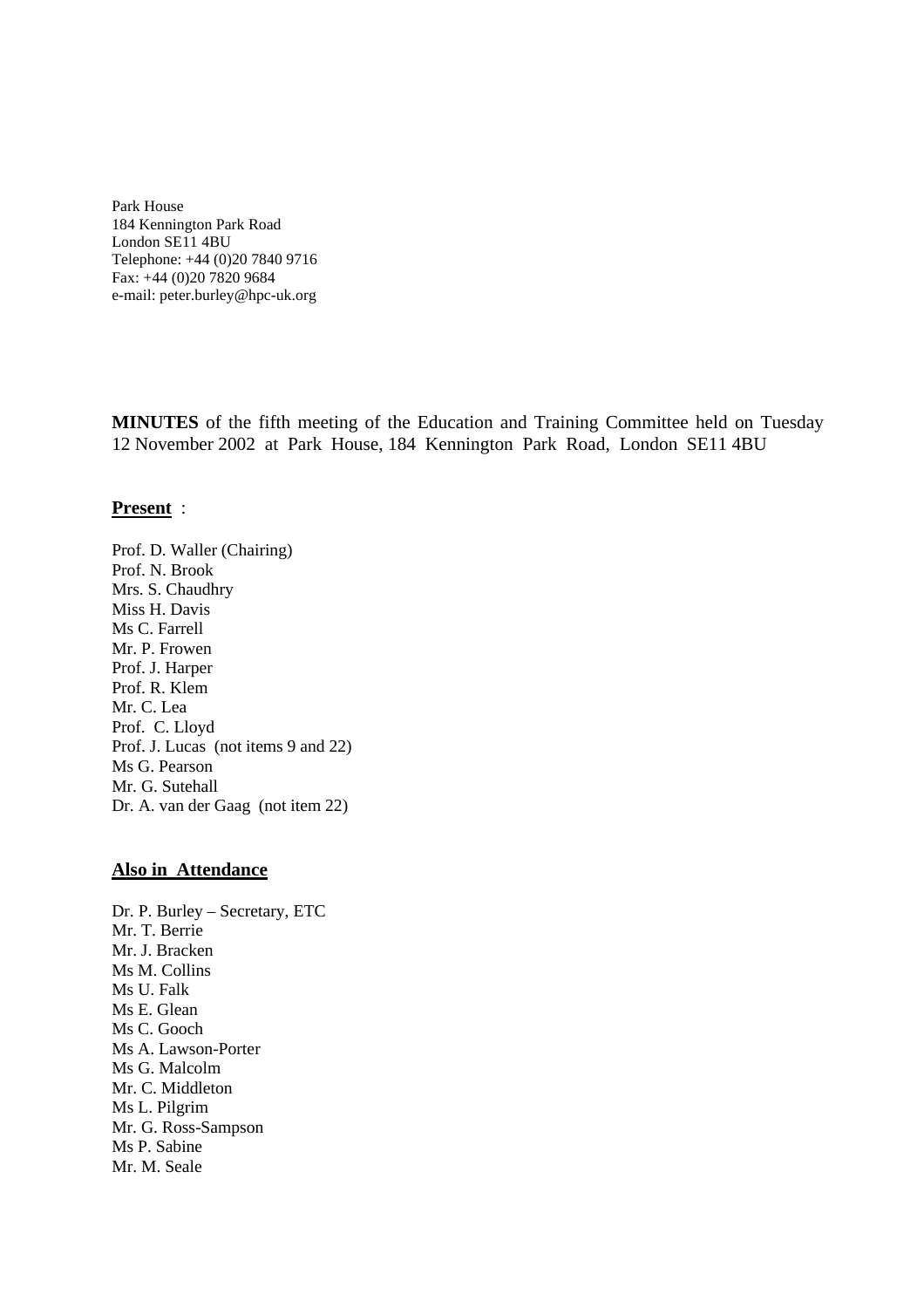## **ITEM 1 02/108 MEMBERSHIP AND APOLOGIES FOR ABSENCE**

- 1.1 The Chairman reported that Dr R. Kapur had now been appointed..
- 1.2 Apologies were received from :– Mr. D. Ashcroft, Dr. G. Beastall, Mr. M. Collins, Mr. I. Massey, Mr. G. Milch, Ms G. Pearson, Ms S. Stirling, and Ms E. Thornton.

### **ITEM 2 02/109 APPROVAL OF THE AGENDA**

On the recommendation of the Chairman,

It was

**RESOLVED (1)**

**that the agenda be approved subject to taking item 22 first, and in private session and then item 9, and both jointly with the Registration Committee**.

## **ITEM 3 02/110 MINUTES**

It was agreed that the minutes of the fourth meeting of the Health Professions Council's Education and Training Committee held on 16 October 2002 be confirmed as a true record and signed by the Chairman.

# **ITEM 4 02/111 MATTERS ARISING**

- 4.1 The Committee received the notes of the secretariat group meeting on 21 October 2002. These acted as a major compendium of information about how the project plan should be taken forward. The Committee endorsed the approaches recommended with special reference to collaboration with professional bodies.
- 4.2 It was clarified that the Consultants to be appointed would continue to be Newchurch and would be working to transfer the data and approaches agreed by the Committee into operating manuals, brochures, etc. The Chief Executive would be the project sponsor, but relevant Committees would approve relevant documentation.

## **ITEM 5 02/112 CHAIRMAN'S AND SECRETARY'S REPORTS**

5.1 The Chairman reported that the four other working groups (for CPD, placements, publications, and pre-registration education and training) had been briefed on the issues facing them and were starting the process of an e-mail dialogue.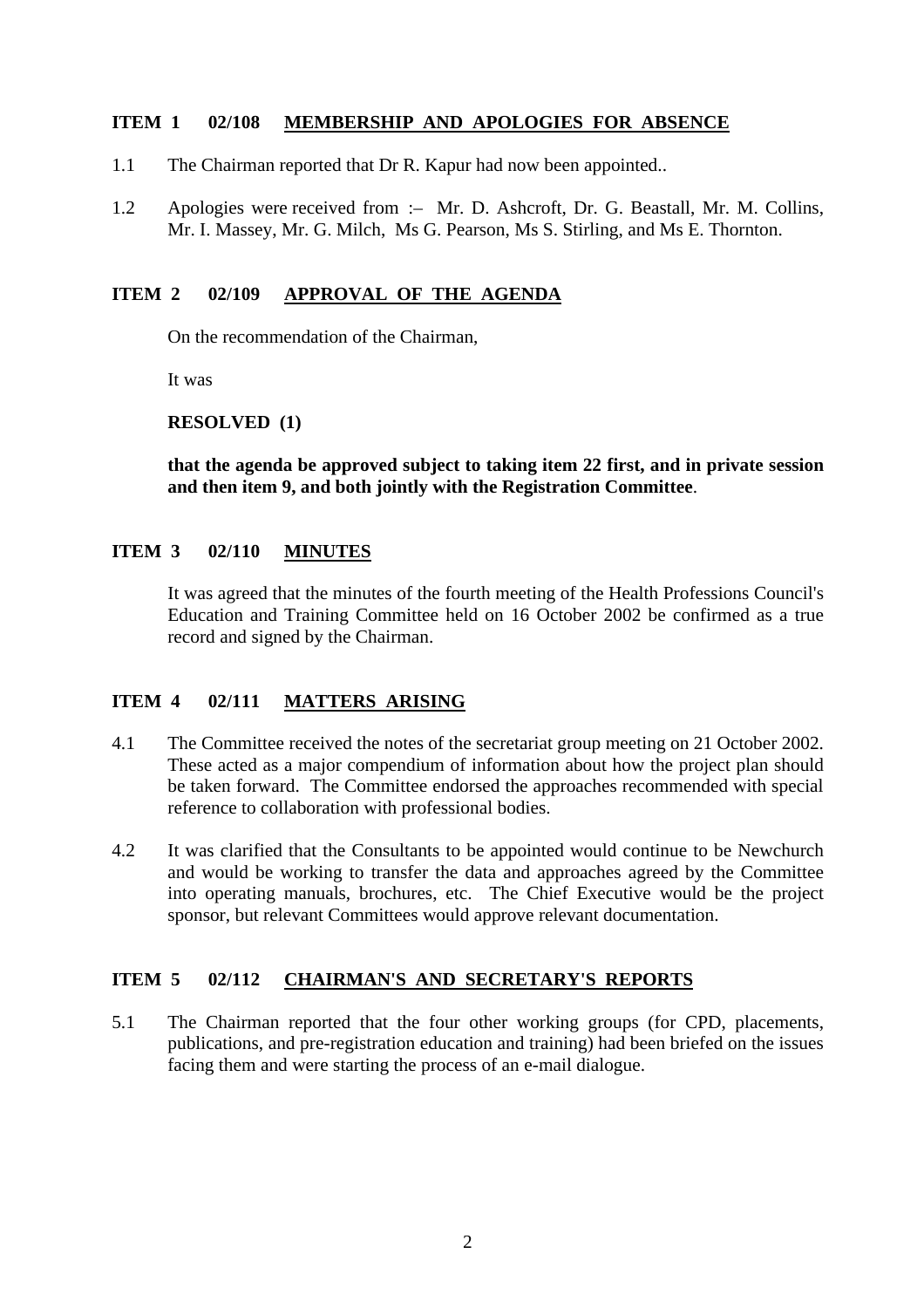# **ITEM 7 – 21 02/113 " EDUCATION AND TRAINING PROCESSES "**

- 7–21.1 Mr G. Ross-Sampson introduced this paper, which supported items 7 through to 21.
- 7–21.2 He drew specific attention to the catalogue of publications needed and their timetable.
- 7–21.3 Much of the current work on brochures and publications could be around their ethos and framework while the detail of uni-professional content could be being worked up in parallel.
- 7–21.4 The various standards, criteria, and processes all drew from pre-existing common data sets.
- 7–21.5 The brochures to be published by 1 April 2003 would contain a position statement or work in progress if the final text for new procedures was not yet ready. The only exception was the Standards of Proficiency (see item 9 below).
- 7–21.6 The Committee received the paper and agreed the strategy within it.

# **ITEM 7 02/114 ADMISSION REQUIREMENTS TO APPROVED COURSES**

- 7.1 The Committee received the paper and agreed the recommendations subject to redrafting the academic entry criteria and reviewing the position of local education authorities.
- 7.2 For this and other items, members were asked to make editorial comments direct to the Executive.

# **ITEM 8 02/115 PUBLISHING THE ADMISSIONS REQUIREMENTS**

The Committee received the report and agreed the recommendations, noting that Health Professions Wales already published entry requirements for courses in Wales.

# **ITEM 9 02/116 STANDARDS OF PROFICIENCY**

- 9.1 The Committee received the report and the background papers.
- 9.2 The Chairman of the Committee reported on the workshop on 31 October 2002 facilitated by the Quality Assurance Agency where the 12 groups tasked with preparing the SoPs had been assembled and briefed together before continuing in profession specific groups. The groups had been asked to report back by 6 November on how to position the project to meet the next target for a seminar again on 6 February 2003.
- 9.3 The Chairman and President put on record that SoPs were not about lowering standards. They were different standards from Subject Benchmarks, albeit derived from them, and had a different purpose around minimum standards for safe and effective practice where these were not embedded in an approved UK course and qualification. The SoPs could not recreate a degree curriculum by another route.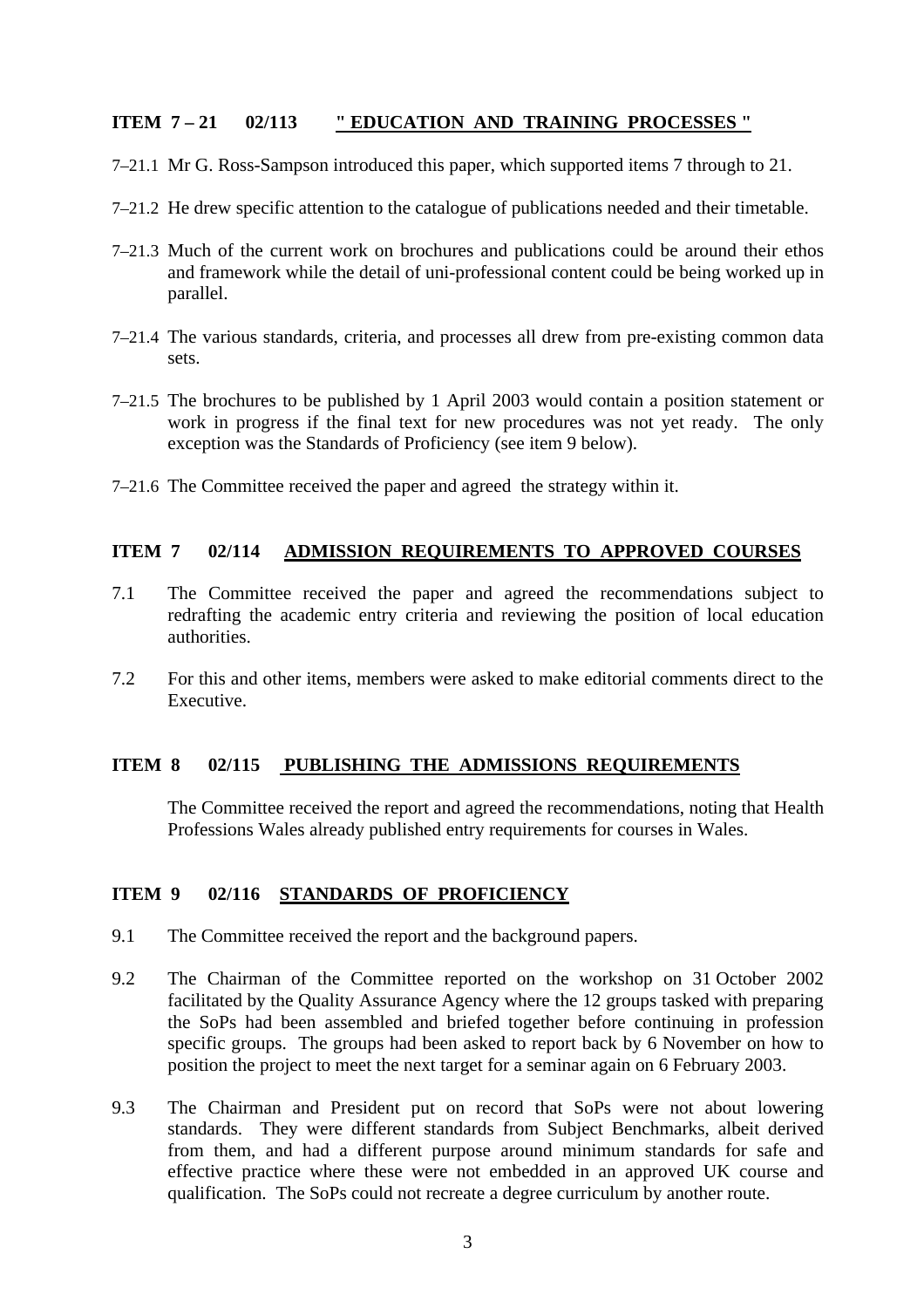- 9.4 Competence and proficiency were different criteria in the HPO. The terminology in SoPs' documentation needed to be reviewed to ensure the correct language was used.
- 9.5 It was agreed that the relationship between the different standards and criteria did need to be explored and a statement made about it. It was also confirmed in this context that Subject Benchmarks operated at threshold level.
- 9.6 SoPs were the minimum, not the ideal, standards for safe and effective practice.
- 9.7 The various standards and criteria had to be aligned and interact.
- 9.8 Members on the Steering Group were asked to make contact with the project secretariat at QAA for setting up meetings.
- 9.9 It had been agreed that for the Project Plan the SoPs must be ready by 1 April 2003 because they underpinned so much of HPC's work elsewhere. Of all the activities falling to the Committee, preparation of SoPs was the only one where completion to the rigid deadline of 1 April 2003 was essential. Without them HPC would have to ask Ministers for a deferral of HPC's Rules. The initial work should be completed by the end of February and needed to be expedited and whatever assistance was needed should be provided to ensure progress. The progress should be monitored closely to ensure all groups were moving forward together. It could be that the final – as against the usable – version would not be available until into April 2002.
- 9.10 The SoPs had to be owned by the professions concerned, not imposed upon them.
- 9.11 It was agreed that the eight existing Subject Benchmarks should be recirculated to all members of the Committee.
- 9.12 SoPs had to be drafted to take account of the need to demonstrate Continued Professional Competence at re-registration (see item 25 below).
- 9.13 It was agreed to proceed on the basis of this discussion.

## **ITEM 10 02/117 STANDARDS OF EDUCATION AND TRAINING TO ACHIEVE " STANDARDS OF PROFICIENCY "**

- 10.1 The Committee received the report and agreed the recommendations.
- 10.2 This was one of the largest tasks facing the Committee and would lead to manuals, guidance, and leaflets. It would be remitted to the consultants for their assistance.
- 10.3 It was agreed that harmonised processes must be fit for purpose in each context.
- 10.4 It was noted that all the information needed for these standards already existed, but whether all processes could be harmonised by 1 April 2003 was the issue. Additional resources should be secured over and above Newchurch's assistance.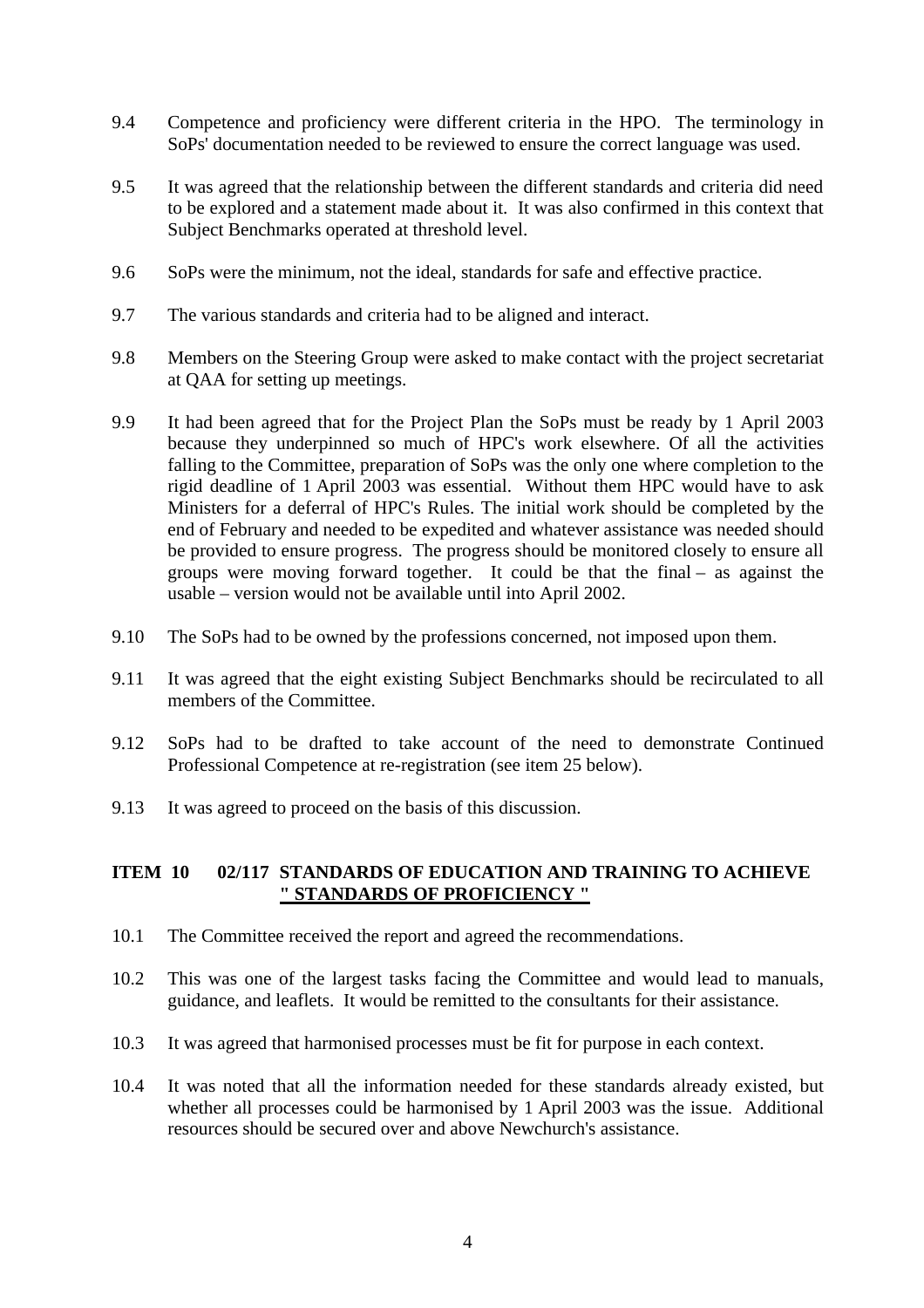## **ITEM 11 02/118 OUTCOMES TO BE ACHIEVED BY APPROVED EDUCATION AND TRAINING PROVISION**

The Committee received the report and agreed the recommendations.

### **ITEM 12 02/119 " COURSE COMPARISON TO CRITERIA " GUIDANCE NOTES / POLICY**

The Committee received the report and agreed the recommendations. The Committee noted that the Secretariat Staff meeting on 21 October had endorsed using the AHP work on values as the major point of departure here. See also item 10 above.

## **ITEM 13 02/120 INFORMATION REQUIRED FROM VISITORS' REPORTS AND EXECUTIVE SUMMARY OF VISITORS' REPORTS**

The Committee received the report and agreed the recommendations. This item interacted with 10 and 12 above.

## **ITEM 14 02/121 LIST OF APPROVED COURSE / FORMALLY APPROVED COURSES**

The Committee received the report and work in progress and agreed the recommendation.

## **ITEM 15 02/122 GUIDANCE NOTES ON MINOR AND MAJOR COURSE CHANGES**

The Committee received the report and agreed the recommendations.

## **ITEM 16 02/123 PERIOD OF TIME TO BE GIVEN TO INSTITUTIONS TO MAKE " OBSERVATIONS "**

The Committee received the report and agreed the recommendation.

### **ITEM 17 02/124 PERIOD OF TIME TO BE GIVEN TO AN INSTITUTION TO CARRY OUT " CONDITIONS AND REQUIREMENTS "**

The Committee received the report and agreed the recommendation, noting the need for a common vocabulary.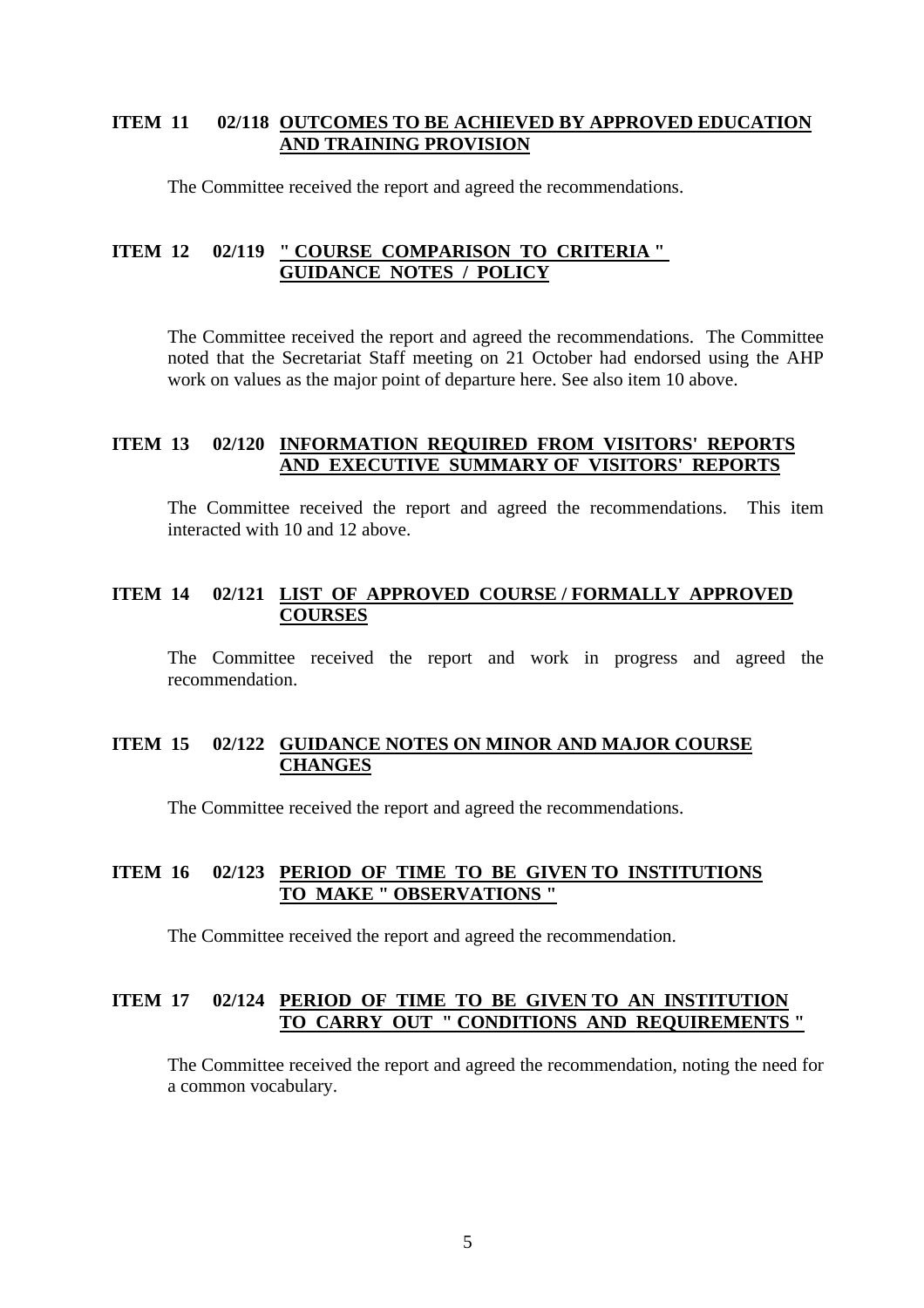## **ITEM 18 02/125 POLICY STATEMENT ON SHUTTING DOWN COURSES AND TRANSFER OF STUDENTS**

The Committee received the report and agreed the recommendation, noting that HPC could only withdraw its approval from a course not close it on its own authority.

#### **ITEM 19 02/126 VISITORS' QUALIFICATIONS POLICY / GUIDANCE NOTES**

The Committee received the report and agreed the recommendation, noting that the proposals for the Council encompassed acknowledging other relevant training and experience for visitors.

# **ITEM 20 02/127 WHAT INFORMATION / STATISTICS DOES EDUCATION AND TRAINING COMMITTEE WANT TO SEE TO MAKE PRO-ACTIVE JUDGEMENTS ?**

The Committee remitted this for further investigation. In the meantime the Committee received the report and agreed the recommendation.

## **ITEM 21 02/128 JOB DESCRIPTION, PERSON SPECIFICATION, INTERVIEW EVALUATION CRITERIA etc**

The Committee noted the recommendations to be put to the Council on 13 November 2002 and asked that the Council clarify that the commitment to days' duties mentioned were per annum in each case.

## **ITEM 22 02/129 UP-DATE FROM NEWCHURCH ON THE RESULTS OF THE CONSULTATION EXERCISE**

Taken in the private part of the meeting.

### **ITEM 23 02/130 SUSPENSION OF STANDING ORDER**

It was

#### **RESOLVED (2)**

**that the relevant SO be suspended to allow the meeting to continue beyond three hours**.

#### **ITEM 24 02/131 GLOSSARY OF TERMS**

The Secretary reported on the proposal for a glossary of the technical terms to be used consistently in the publications being taken forward now by Mrs S. Stirling.